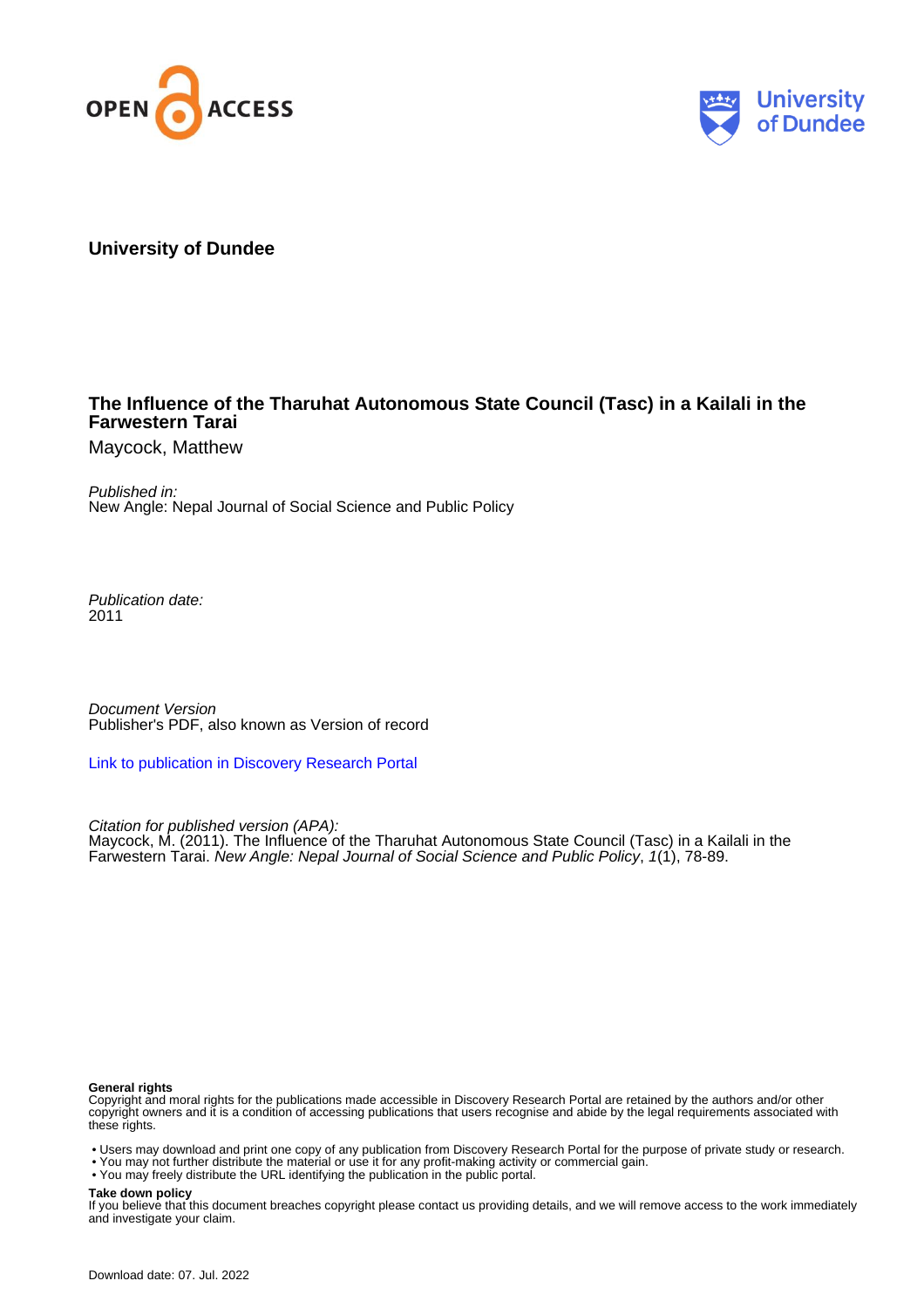



# **THE INFLUENCE OF THE THARUHAT AUTONOMOUS STATE COUNCIL (TASC) IN A KAILALI IN THE FAR-WESTERN TARAI**

# **ABSTRACT**

The signing of the Comprehensive Peace Accord in 2006 and the Nepal entering a postconflict era has been associated with the emergence of various organisations and movements often formed along ethnic lines. The Tharuhat Autonomous State Council (TASC) is one such movement that is the focus of this paper but more generally has received relatively limited focus within academia.

Within the context of Kailali district in far-west Nepal, this paper explores various characteristics and policies of the wider Tharuhat movement focusing on the vision for an autonomous Tharu state. It will highlight some of the successes and problems that the movement faces. Furthermore, this paper will explore a number of tensions between the national Tharuhat discourse and how this finds meaning and resonance at the local level where activists are attempting to engage with the Tharu community. Ultimately this paper examines the extent to which the Tharuhat movement represents a new more political stage in the wider Tharu ethnic movement.

**NEW** Nepal Journal of Social Science and Angle Public Policy Vol. 1(1), pp. 78-89

**Key Words:** Tharuhat; Madhesh; identity politics; movement; Western Tarai

Matthew Maycock\*

# **INTRODUCTION**

This paper will briefly explore and analyse various aspects of the Tharuhat Autonomous State Council (TASC) led Tharuhat movement in reference to perceptions of the movementinKailali district, far-west Nepal. Furthermore, the paper will explore the reasons why the TASC was initiated; some of its principal policies and the meaning the Tharuhat has for a number of predominantly Kamaiya informants in Kailali District. The inroads the TASC have made in generating support in Kailali emerges as, at times, quite narrowpointing towards limited resources (at a range of levels) which to an extent hasimpeded the development and influence of TASC at the local level. It will also explore how experiences of the People's War have contributed to shaping political allegiances and persuasions within post-conflict Nepal.

*Published by* **Nepal Policy Research Network** *Available at* www.nepalpolicynet.com

<sup>\*</sup> PhD student, The School of International Development, The University of East Anglia, Norwich, UK. m.maycock@uea.ac.uk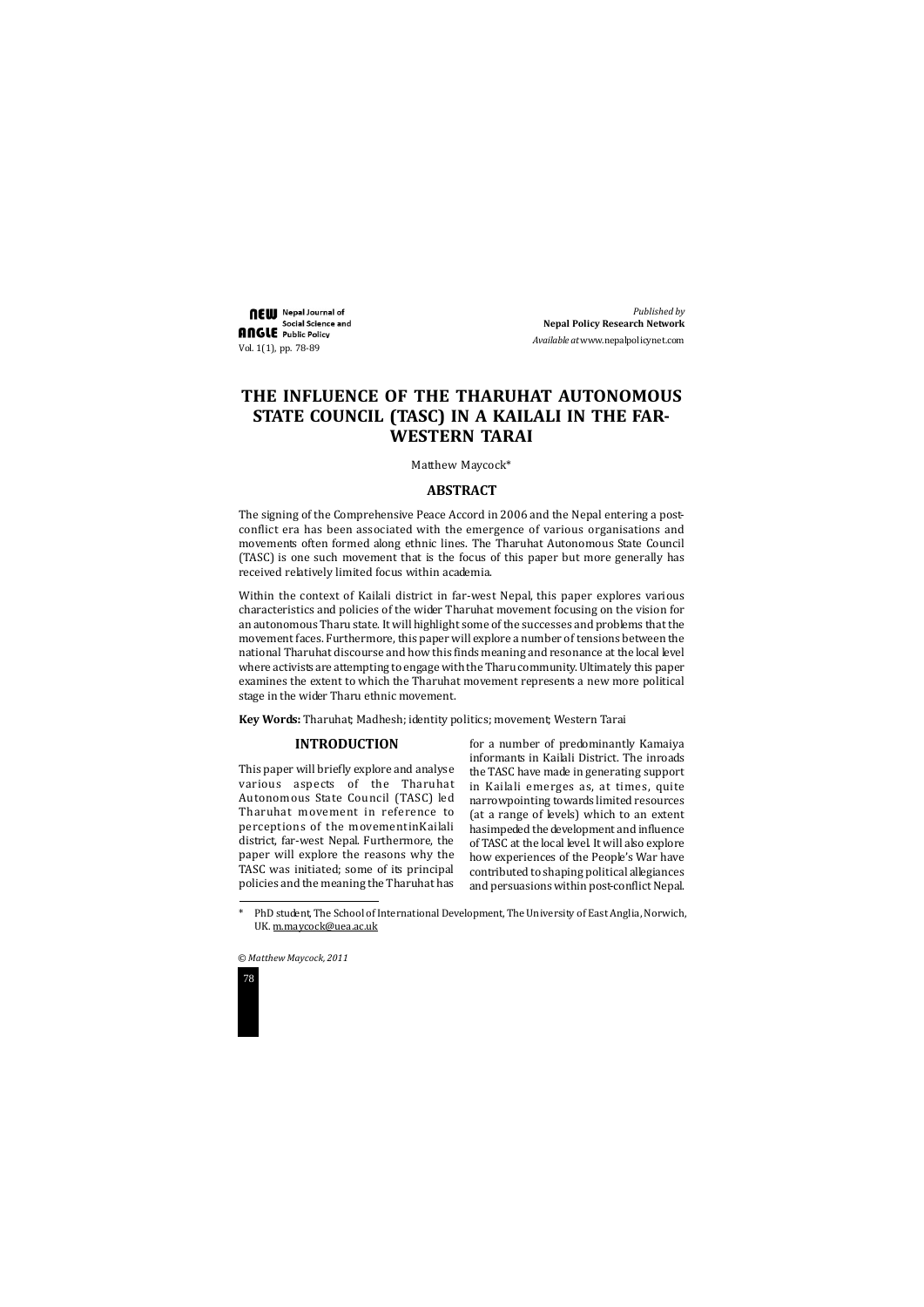Ultimately, I will argue that a number of inter-linked factors can help to understand the emergence and formof movements such as the TASC in post-2006 Nepal. The United Community Party of Nepal (Maoist) (UCPN(M))through the 10 year long People's War is often credited with having led to the increase in political awareness amongst various disadvantaged groups such as the lower castes, women and ethnic groups in Nepal.Therefore, the extent to which the People's War can account for the politicisation of Tharu identity will be critically engaged with throughout.<sup>1</sup> Contextually this paper will not principally engage with the political processes that the TASC is involved with in Kathmandu, but will explore how the nationally represented discourses find meaning and resonance at the local level where activists are attempting to engage with the Tharu community.<sup>2</sup> Before exploring these processes in more detail I will now turn to a number of contextual necessities, beginning with a background to the Tharuhat. As will emerge below the Tharuhat represents in some ways a change from the sorts of Tharu specific political bodies that pre-exist this movement and it is this that forms the central concern of this paper.

# **A BRIEF HISTORY OF THE TASC**

The meaning of the term Tharuhat seems quite interchangeable in various contexts. For example, it is commonly considered a movement, a political entity as well as a specific region of the western and farwestern Tarai (and for some the entire Tarai). Throughout this paper I refer to the Tharuhat in this broad sense in reference to the ways this term is understood and discussed in the areas in which I undertook fieldwork. However, more specifically as will become clear below the implicit understanding of the term Tharuhat is that it is closely associated with the TASC. The TASC was established following the signing of the Comprehensive Peace Agreement (CPA) in 2006 and to an extent is a movement incorporating a range of preexisting Tharu organisations<sup>3</sup>,<sup>4</sup> of and for the specific demands of post-conflict Nepal. Essentially the TASC is an umbrella movement of Tharu organisations working towards achieving a shared agenda (principally for an autonomous state within a federal Nepal). When discussing the actual vision of this state with activists it sounded very much like a kind of socialist vision. For example, there was a consistent emphasis

<sup>&</sup>lt;sup>1</sup> While beyond the scope of this paper Jan Andolan I and II also have had an important influence in the rise of rights and identity based politics in Nepal. Furthermore, although it would be unlikely for a Tharuhat leader to admit it, the success of the Madhesi Jana Adhikar Forum (MJF) in 2008 CA elections and resultant prominence of Madeshi issues would have also provided impetus for the inception of the Tharuhat and other similar organisations.

<sup>&</sup>lt;sup>2</sup> This paper relates to ESRC funded fieldwork undertaken principally in the east of Kailali district as well as Dhangadi throughout 2009.

 $3$  And therefore incorporates a specific Tharu elite from these organisations which include the Tharu Welfare Society and BASE.

<sup>&</sup>lt;sup>4</sup> The number of associated organisations has varied over time since the inception of the movement.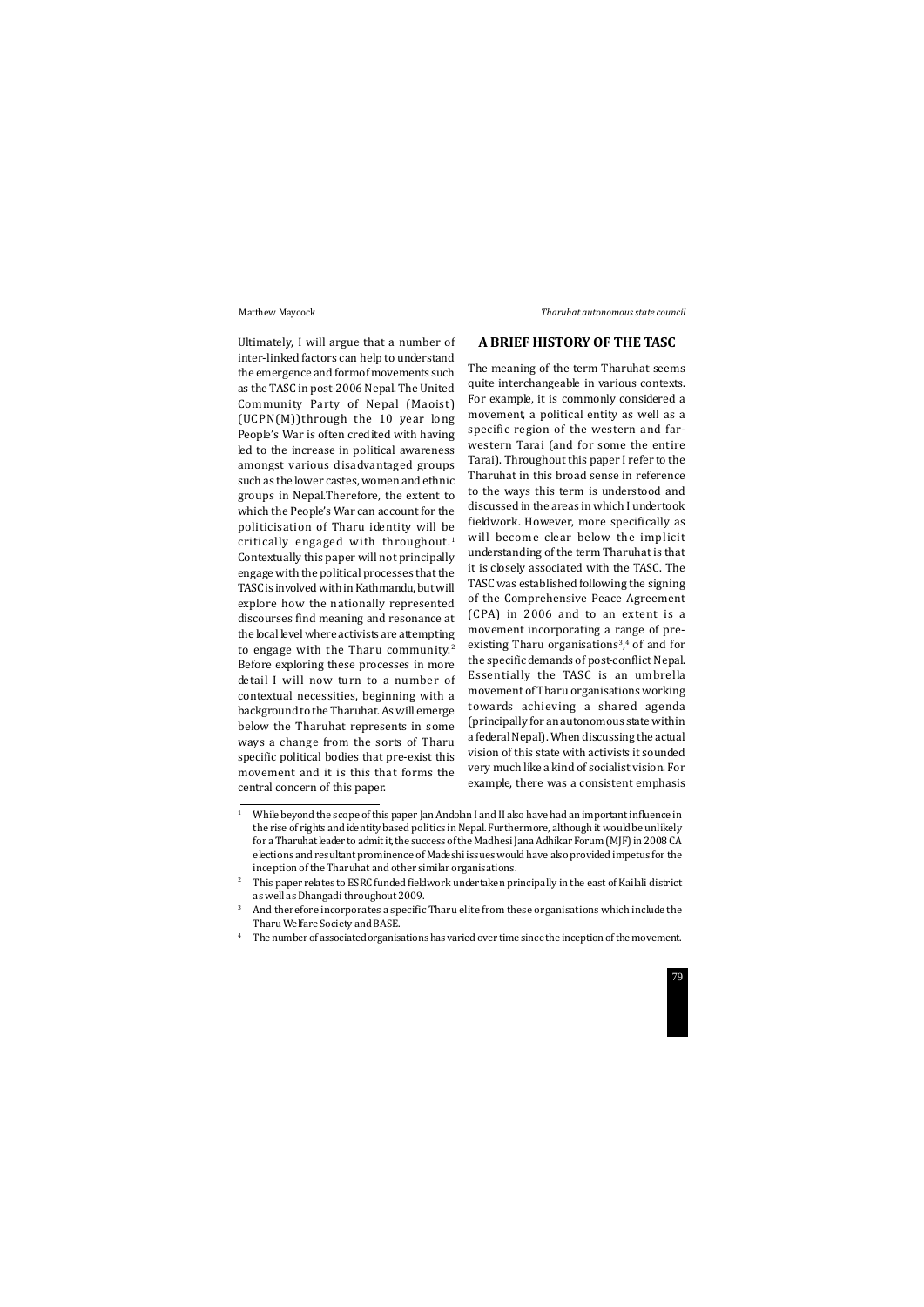

on equality of opportunity and the equal distribution of land and resources. It isa movement principally relevant in the districts of the mid and far-western Tarai in districts in which the Tharu constitute a high proportion of the population.

The wider Tharuhat movement is mainly composed of the Tharuhat Autonomous State Council (TASC) and Tharuhat Joint Struggle Committee (TJSC) with the latter having a stronger focus on agitating against the 'one madhes one state' political movement.5 However, while this paper refers to the Tharuhat throughout in a general sense (in reference to the use of this term locally) this is largely in reference to the TASC who are leading the representation of Tharu concerns in relation to the writing of a new constitution. Furthermore, the relationship between the TJSC and TASC has at times been strained due to anearlieralliance between the TJSC and the Madeshi Jana Adhikar Forum (MJF),<sup>6</sup> an alliance that was unexpected given the predominance of anti-Madeshi sentiment within the Tharuhat movement (and especially the TJSC). However, due to an apparent 'Maoist line' within the MJF this alliance was short lived. Former PLA Commander, Laxman Tharu was central to establishing both the TASC and TJSC and his

leadership and position of prominence remained relatively unchallenged until the alliance with the MJF. However, subsequent to this alliance some ideological differences in the leadership of the TJSC and TASC have perhaps emerged, although the two bodies work closely together and certainly at the local level this distinction has littlesignificance. The TASCis also a member of the Federal Democratic National Forum (FDNF) along with other state councils such as Limbuwan, Khambuwan and Tamangsaling etc…. This alliance constitutes a specific vision of a new federal Nepal in which ILO 1697 is consistentlymentioned.

Currently the TASC is the pre-eminent Tharu movement/organisation in Nepal. It is commonly represented as a movement by the Tharu and for the Tharu. However, it did not emerge without being preceded by a range of organisations representing quite different stages and tones of the Tharu ethnic movement. Of the multiple Tharu organisations pre-dating the TASC, Giselle Krauskopff (2008) identifies the Tharu Welfare Society and the Backward Society Education (BASE) as the two preeminent Tharu organisations.8 Both these organisations have been associated with the TASC and TLSC (with for example,

<sup>&</sup>lt;sup>5</sup> There are also a range of additional associated bodies such as the Tharu Student Society, Tharu Artist Committee etc…

 $6$  The MJF is currently a political party in Nepal focused on the creation of a Madhes autonomous region in the Nepali Tarai (although more orientated towards the east while the Tharuhat focus on the western Tarai).

<sup>&</sup>lt;sup>8</sup> There are of course a broad range of additional Tharu organisations some affiliated to the Tharuhat, some not (associations became more fragmented after the Tharuhat's association with the MJF). These include, the Nepal Loktantrik Tharu Sangh, Tharu Rastriya Mukti Morcha etc... However, it

<sup>7</sup> ILO convention 169 was adopted at the International Labour Conference in Geneva in 1989. This convention focuses on the human rights of Indigenous and Tribal People (such as the Tharu). Nepal became the first country in South Asia to ratify the convention in 2007.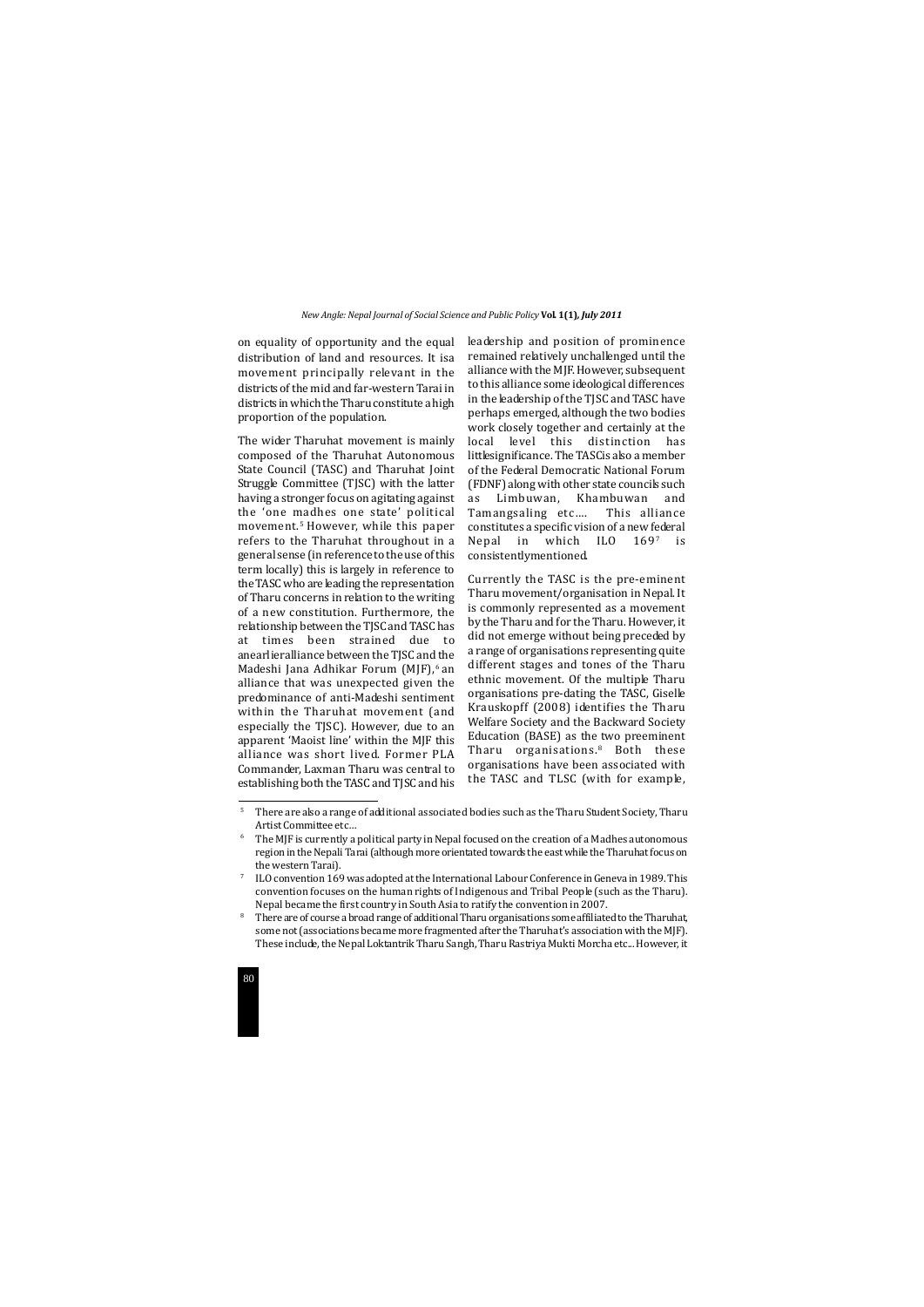senior members from each organisation on the TASC central committee). However, recently (as of February 2010) the Tharu Welfare Society removed its support from the TJSC due to the 'betrayal' of the association with the MJF. However, BASE has remained consistently engaged perhaps reflecting some of the differences Krauskopff identifies between the two organisations (-2008: 228-9). Therefore, one cannot consider the politicisation of Tharu identity in the form of the Tharuhat without incorporating the influence of these two (and other) organisations and the wider Tharu ethnic movement.

With the existence of the well-established Tharu organisations and Tharu ethnic movement they represented, one naturally arrives at a number of critical questions: what are the objectivesof the TASC and why did it emerge? As will transpire below there are some critical differences between the TASC and the nature of the Tharu movement and associated organisations that came before. Initially these changes seem to represent an evolution from a Tharu ethnic movement to a more adversarial Tharu political movement complemented by a reconfigured relationship to a reconfigured, post-conflict state. Furthermore, the predominant TASC demand for a Tharu autonomous state represents a direct challenge to the current state and political structure in Nepal<sup>9</sup>However, TASC leaders confirmed though that their vision for this autonomous state was contained in the overarching framework of a broader Nepali state, which would be constituted of a number of other ethnically orientated autonomous states (the other members of FDNF for example). Therefore, were no calls for Independence from Nepal but an implicit acceptance of working within the boundaries (not just geographic) of the Nepali nation state.Critically the emergence of the TASC has to be situated within a very different set of circumstances i.e. volatile and frequently violent post-conflict situation, and this following a conflict that contributed to the increased political awareness of many disadvantaged and disempowered groups across Nepal.

The TASC's structure is organised with a President, vice-President and Treasurer who are all central committee members. The original central committee members were selected at their first conference (around May 2008) by election. Now they are selected in general meetings (which take place sporadically) and elections don't appear to be held anymore.The national structure is reflected at district level. While in relation to TASC funding (at both local and national levels) there is little clarity in where the movement gets its funding from. I met several TASC activists from Dang who talked about the system of taxation (largely focusing on natural resources) that the TASC implemented with some businessmen and landowners in the district,however, there didn't seem to be a similar system evident in Kailali. When I discussed funding with TASC

is beyond the scope of this paper to explore the implications of the PW for these organisations and the nature of their association with the Tharuhat. This is not to say that they are not significant in Kailali and further afield, but the Tharuhat is very much currently the predominant Tharu organisation in Kailali.

<sup>9</sup> There are a range of additional demands such as invoking ILO 169, the higher representation of Tharu across all areas of the state that are invoked to greater or lesser extent at different times.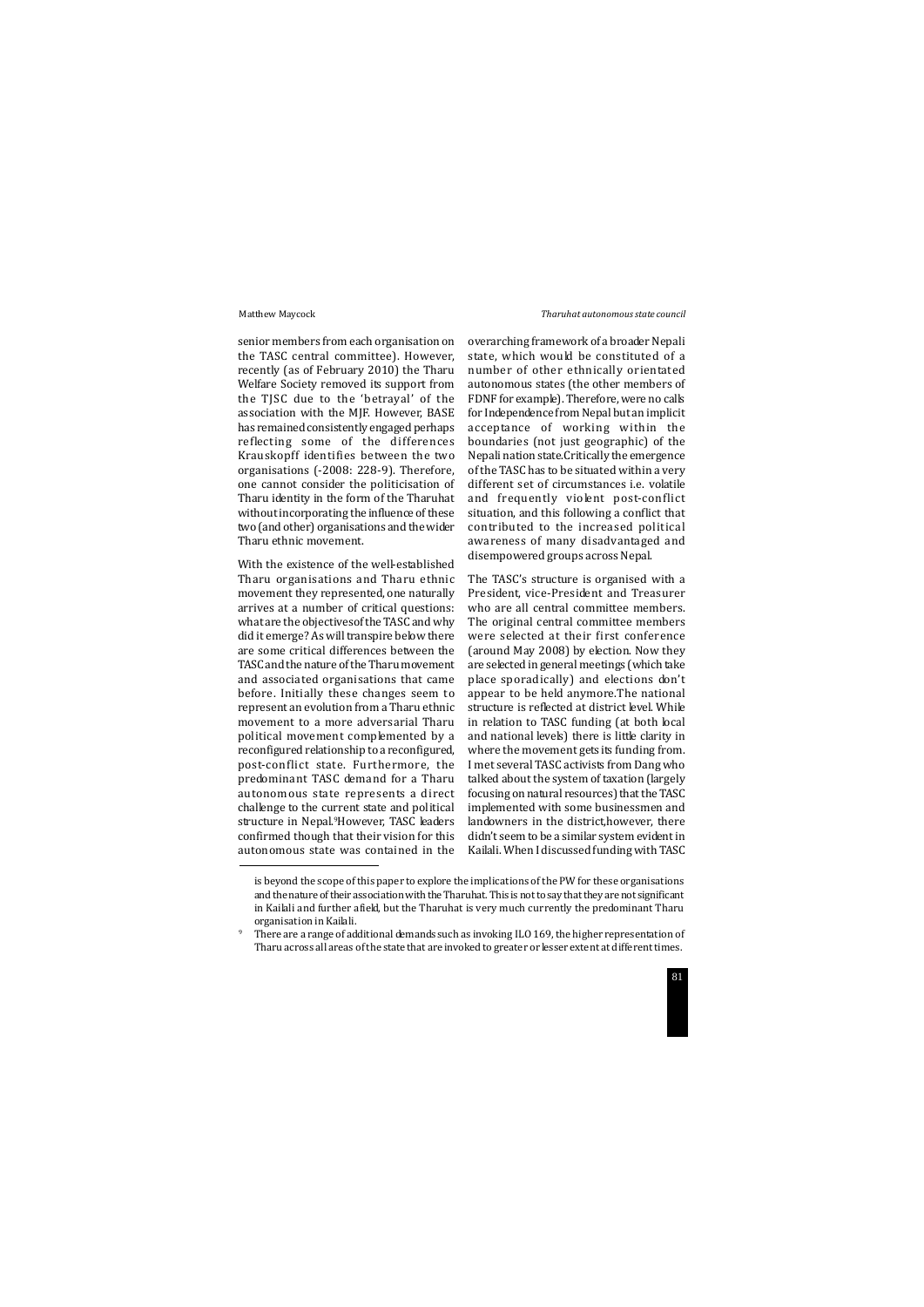

leaders in Kailali I was told that most of the funding they received was from donations from a range of Tharuhat supporters who tended to be affluent and Tharu.This was supplemented by both cross border and natural resource taxation although the leaders I spoke to were less clear on the details of this (or were less willing to talk to me about such forms of income).

Laxman Tharu is anextremely influential figure and reference for activists at a range of levels within the wider Tharuhat movement. He is presented as someone who comes from a very humble background and lives simply. The popular discourse amongst activists is that he rose from humble beginnings to be a leading Tharu within the PLA (People's Liberation Army), and was then subsequently marginalised.10 Perhaps as a result of the lack of personal opportunity in the PLA he began the Tharuhat.Alternatively, some view his leaving the PLA as more ideological referring to his criticisms of the Brahmin bias in the upper echelons of the PLA. The predominant Tharuhat discourse relating to Laxman Tharu's background thathe comes from a poor background is functional for the Tharuhat at a number of levels, not least that it helps protect the movement from criticisms of elitism and ensures the engagement of activists from more humble backgrounds. Furthermore, the reasons given for him having left the PLA (then called Comrade Roshanwhere he was a Battalion Commander in the now 7<sup>th</sup> Division) are many and contradictory.

Importantly the local understand of the differences between the TJSC and TASC are blurred with respondents consistently simply referring to the Tharuhat movement. And it is within these limitations that the discussion below will be framed. This also in part refers to the then closeness of the TJSC and TASC while this fieldwork was undertaken (throughout 2009) while more recently at times there seems to be a more pronounced distinction between these two entities (as well as instances of collaboration). While the national background is, of course, important the principal focus of this paper is local activism and reflections on the Tharuhat. Along with Dang, Kailali district is considered by Tharuhat activists as something of a Tharuhat stronghold.I was told on many occasions by Tharuhat activists and members that the Tharu are the largest group in Kailali, something confirmedby the last census.<sup>11</sup> This as well

According to Laxman he left the PLA because of the lack of opportunity for him and other Tharu within the UCPN(M) due to it being Brahmin dominated. al $@$ This perhaps refers to the Maoist affiliated Tharuwan being Brahmin led. That the former leader of the TASC and TJSC is both so influential and controversial is of particular relevance for the Tharuhat at the district and local levels, to which I will now turn.

# **THE THARUHAT IN KAILALI**

# **Local meanings**

 $10$  He was well respected as a committed fighter and leader within the PLA although cadre currently in the cantonments (both Tharu and non-Tharu) were quite reluctant to talk about him due to his desertion.

<sup>&</sup>lt;sup>11</sup> According to Population census 2048 (AD 2001) Tharu was spoken by 47.5% i.e. 198497 people in Kailali.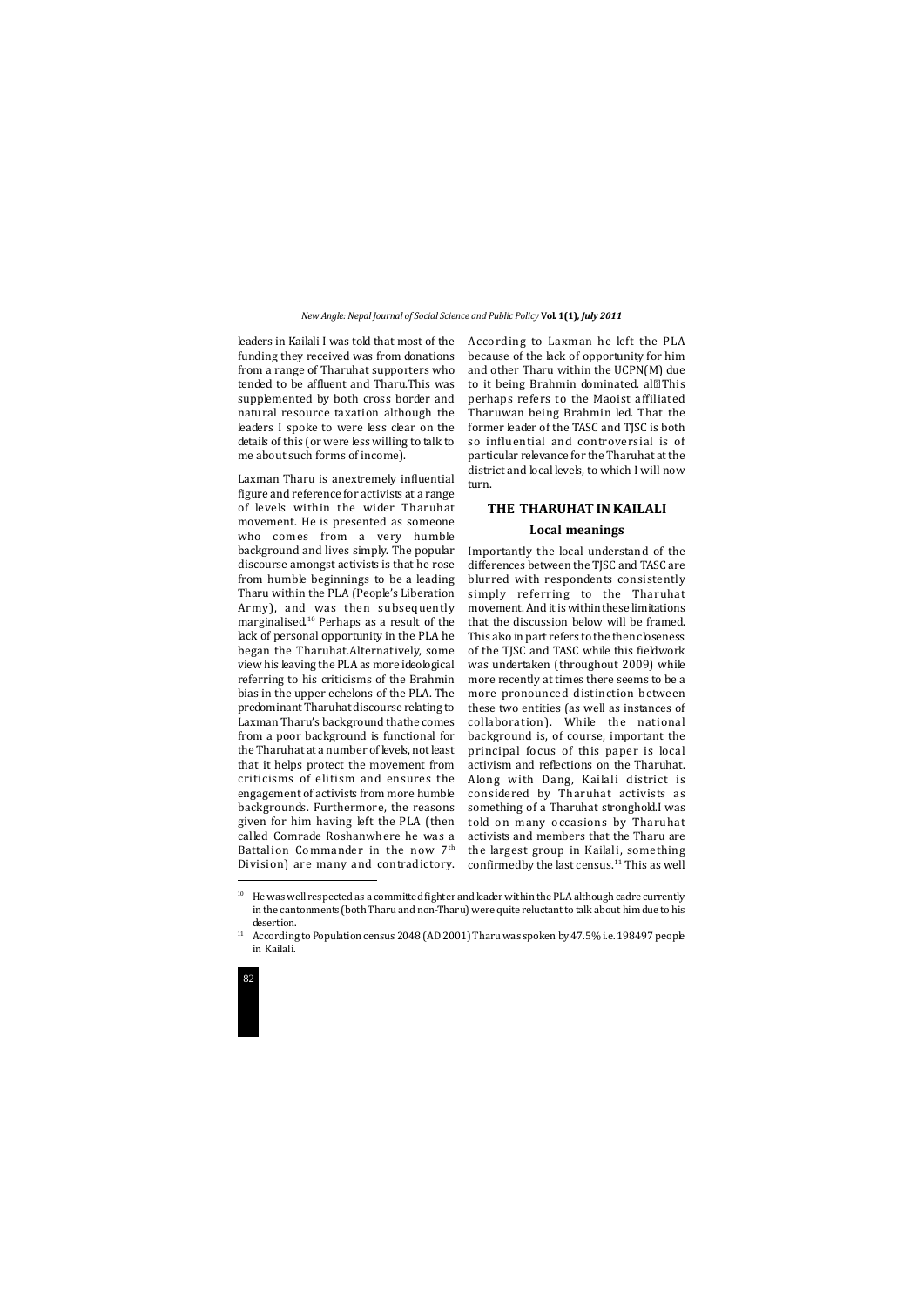as Laxman Tharu coming from the district perhaps explain why the movement is so popular in Kailali? At several pan-district meetings there were many interesting discussions between activists from various districts (the discussions outside of the meetings in local Tharu restaurants seemed to be most engaging). These conversations tended to involve a great deal of competition mainlybetween the young men present. For example, activists from Kailali were convinced this is the district with the strongest Tharuhat support a fact that was reflected by it having the most comprehensive *bandh12*. At the various times when *bandh* were called how tightit was, (in relation to length of *bandh* as well as the extent to which the it was observed) was considered a direct reflection of the strength of the organisation in this specific district. Stories were also compared aboutthe number and type of vehicles that had been torched in order to enforce the *bandh*.

Army (PLA)  $7<sup>th</sup>$  Division and the Young Communist League (YCL) are a visible and strong presence across the district. So much so that in some villages the Nepali state still had not returned with VDC office or staff, health postsor a police presence.

The Kailali the Tharuhat have entered into is not a politically vacant district ready to receive its various messages but one in which the UCPN(M) were and to a significant extent still are the predominant political force. The strength of support for the UCPN(M) is reflected in the CA election results in 2008 when they won all 6 seats in the CA (prior to this election, Kailali was previously a Nepali Congress stronghold).<sup>13</sup> Although at the time the Tharuhat was not in a strong enough position to field any candidates. Furthermore, Kailali is home to the cantonments of the People's Liberation Of the more locally focused Tharu organisations, perhaps the one that troubled local activists most was the Tharuwan (and the associated branch of the YCL). $14$  This should be contrasted with the national Tharuhat leaders more Kathmandu orientated discourse focusing on the Madeshi parties (at least up until the alliance with the MJF in early 2010). This was one area in which the peripheral and central Tharuhat discourses had quite a different emphasis. Unlike many of the other Tharu organisations the Tharuwan is not aligned to the Tharuhat (as it is Maoist affiliated) and the two have an adversarial relationship with a number of low level skirmishes being mentioned by activists from both sides.

These two bodies are sometimes, mistakenly, conflated but there are important differences between the two. While the Tharuwan is the Tharu wing of the UCPN(M). The leader of the Tharuwan in Kailali district (Comrade Akhanda) is not only a Brahmin but also a Pahari. This was regularly invoked by Tharuhat activists as a sign of the lack of true engagement with the issues of the various ethnic groups in Nepal. Tharuhat members and supporters would often ask me to highlight where the leading Tharus are in the PLA or UCPN(M)

<sup>&</sup>lt;sup>14</sup> The Tharuhat do have an associated youth wing the Tharu Students Society (Tharu BidyarthiSamaj) although this is not as prominent in Kailali as the YCL or Youth Force.

<sup>&</sup>lt;sup>12</sup> Meaning strike

<sup>&</sup>lt;sup>13</sup> The Tharuhat have 1 CA member - Rukmani Chaudhary.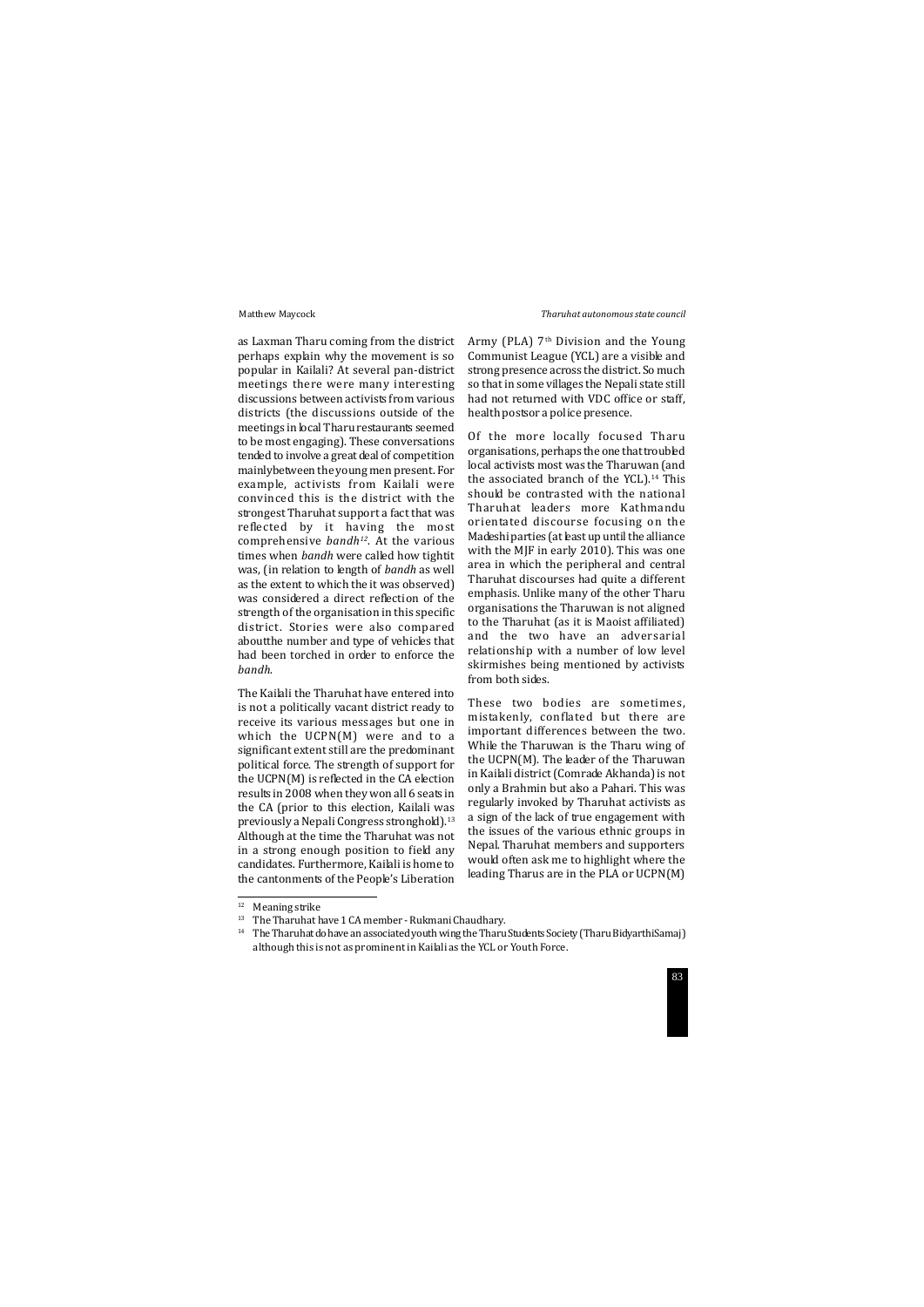

both nationally and locally as they considered this impossible to do. However, this does overlook the four (out of a total of six) Tharu UCPN(M) CA members from Kailali elected, all of whom are not considered to be overly influential and senior within the wider Maoist movement. The lack of representation at the higher levels of the UCPN(M) by the Tharu both locally and nationally was clearly a motivation for some Tharu leaders such as Laxman Tharu to join the Tharuhat. While some within the group of largely Dhangadi based Tharu elites would not have joined the Tharuwan at any stage due to ideological reasons anyway.

An important event in Kailali helps to illustrate some of the differences between the Tharuhat and Tharuwan. In early December 2009 there were a number of violent clashes between forest settlers and the Nepal Police in **Baliya VDC** in the east of Kailali district. The police stated that these settlers (largely landless Pahari's) had settled illegally and the clashes led to five people being killed. This made headline news across Nepal for a number of days and resulted in a UCPN(M) led nationwide *bandh*. Instantly the UCPN(M) (including some members of the Tharuwan) supported the settlers and sent YCL members to support them in their fight against the police. Conversely,locally the Tharuhat refused to support the settlers, refusing to acknowledge that they might have any claim to this land, as this was considered part of the Tharuhat region and therefore any Pahadis, however unfortunate,should not be entitled to settle. The responses to this event are illuminating in so far as they refer to quite different visions of what a future Tharu state would look like. The vision expressed by leaders in Kathmandu is perhaps more inclusive than the vision expressed locally in Kailali where there is a stronger emphasis on the Tharu as opposed to those living in the autonomous state area. Furthermore, the Tharuhat response to the Baliya clashes seemed to be of concern quite a large range of non-Tharu groups in Kailali as it was mentioned to me on a number of occasions as an indication of the Tharuhat's lack of consideration for non-Tharu groups in the district. Therefore, locally the vision of the Tharuhat autonomous state is a state predominantly for the Tharu community who have an exclusive claim to be indigenous to the proposed region.

## **Bandh**

Alongside the violence that has been a peripheral part of the Tharuhat's day to day workings a number of specific areas warrant attention in relation to the movement's emergence in a post-conflict situation. These are the Tharuhat's use of *bandh* and the Tharuhat Liberation Army which was established and now principally based in Kailali. While other Tharu organisations have used *bandh* as part of their protests, the Tharuhat have taken this to new levels. *Bandh* as we all know have been daily occurrences throughout postconflict Nepal and this is an approach that the Tharuhat deploy on a quite regular basis (not least with two major *bandh* in early 2009).15 While *bandh* are a major feature of post-conflict Nepal, causing significant

<sup>&</sup>lt;sup>15</sup> These were principally against the 'one Madhesh' demands of the Madheshi political parties and the inclusion of the Tharu in the category Madeshi. This bandh initially seemed to be successful in its aims as the two week bandh that ended on March 15th 2009 with an agreement between the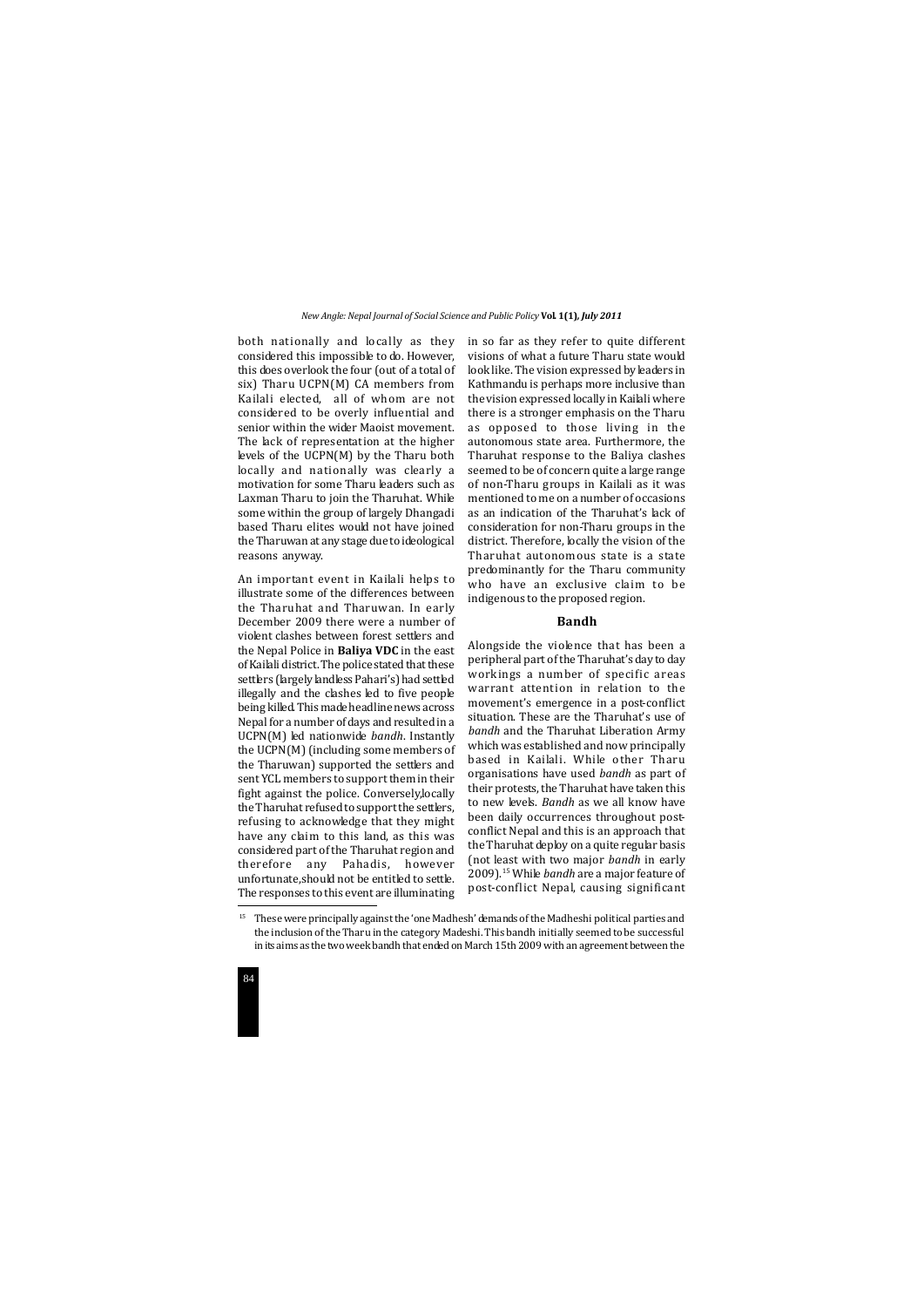disruption to daily life theyhave not as yet, received significant academic analysis.16 Tharuhat *bandh*had three mains demands: an autonomous state; that the Tharu to be appropriately represented in the new constitution;and to be considered distinct from the Madeshi category. As a *bideshi*(foreigner) who often cycled around the eastern villages of Kailali, I consistently encountered local activists enforcing the *bandh*.I spent some time on an impromptu barricades that Tharuhat activists had built and that were manned by groups of young men during a number of local *bandhs* in order to stop the flow of traffic (which was in any case non-existent). The atmosphere at barricades wasrather convivial with a significant amount of *raksi*(locally brewed alcohol) drunk and Tharu songs sung.

# **Violence and the Tharu army**

Violence (or the threat of violence) is, to some extent,integral to *bandh* culture. For example during the *Bandh* in April 2009 several VDC offices were destroyed in Dang and Kailali. Many vehicles were destroyed along the highways during this *bandh* as well - in order to enforce the *bandh*. More generally low-level violence has at times been a part of the activity of the Tharuhat within Kailali. However, this was often reported as being far less central to the workings of the Tharuhat than the YCL which was more closely associated with the PLA and the People's War than the Tharuhat. The establishment of the Tharuhat Liberation Army in Kailali was announced in November 2008 and represents a new chapter in the Tharuhat's struggle for rights and autonomy. This is unprecedented in previous Tharu organisations and is specific to 'post' conflict Nepal. Clearly several forms of violence (many more deadly) have ceased with the signing of the CPA in 2006, however there are still new forms of violence (and associated threats) that in some senses are becoming more mainstream in contemporary Nepal. For example, this might include new forms of low level violence and disruption of local lives and opportunities. The stated aim of the Tharuhat Army is: "to make the revolt of the indigenous people successful".17 It was established in part to repel anyone who might threaten or oppress Tharu's. According to local leaders in Kailali the Tharuhat Army is also for the protection of the border with India and is established for law and order purposes and the protection of the Tharuhat Autonomous region. There are many rumours amongst Tharuhat activists of a Tharu Army barracks within the forests of Kailali. This is where training is received from former PLA combatants and I was told that this would be the starting place for any future Tharu army offensive against the Pahari's and Madheshi's. In some respects the links between this army and Tharus who were formerly in the PLA appear to be quite strong as all the leading members and trainers in the Tharuhat Liberation Army I met had previously been in the PLA. The barracks seemed to have an

then government and the TJSC which lead to statement that the Tharu would be removed from the Madeshi category (although I was told later that in reality this didn't happen due, in part, to a change in government).

<sup>&</sup>lt;sup>16</sup> It would be interesting to undertake an analysis of pre and post-PW forms of protests and bandh.

<sup>17</sup> Laxman Tharu quoted in http://www.nepalnews.com/archive/2008/nov/nov04/news06.php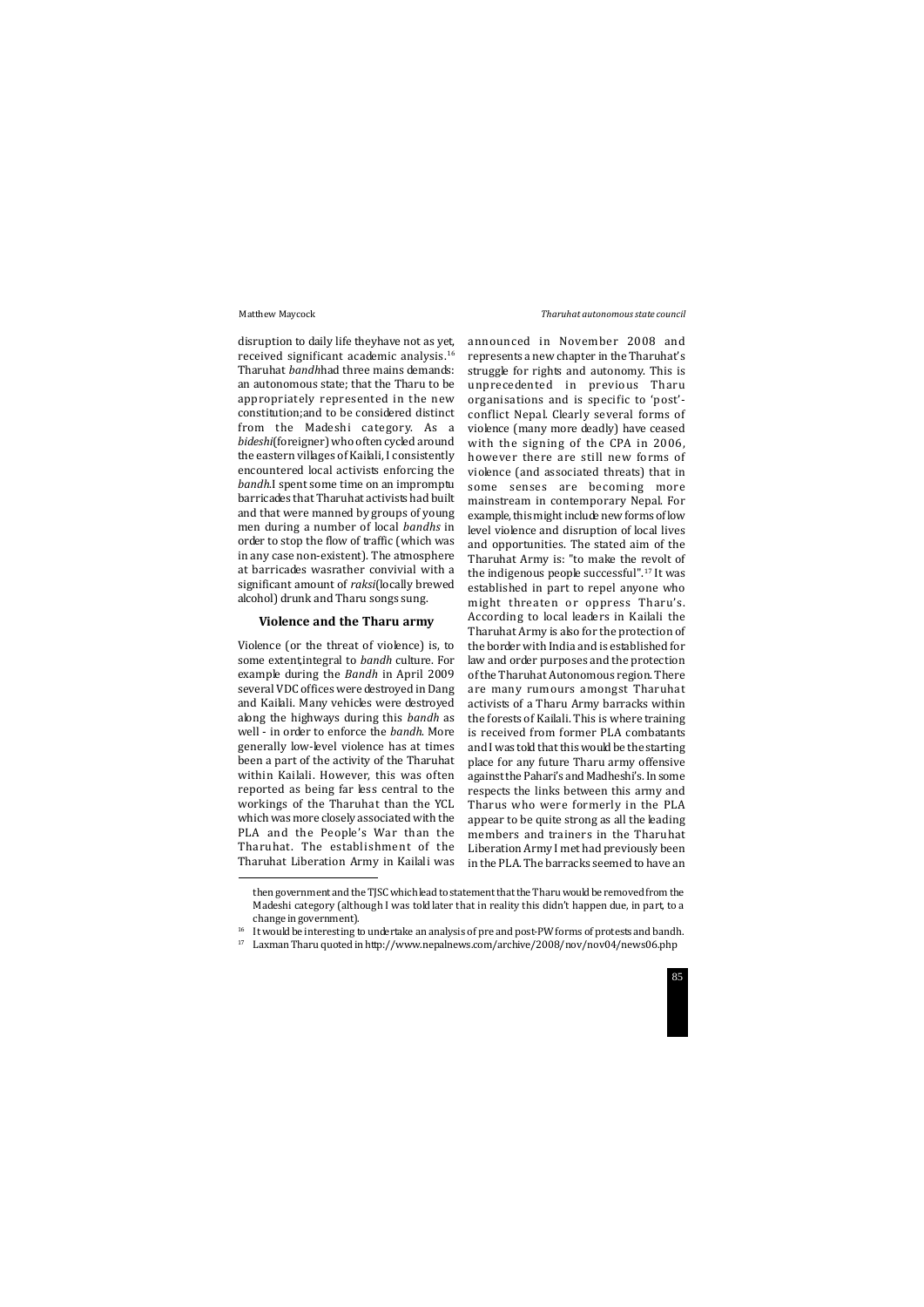

almost mythical status amongst activists although I didn't meet one who had actually been there (or was willing to talk to me about it). Whether the army actually exists or not doesn't in some sense seem to be of critical importance. More importantly for the activists I met is an understanding that a Tharu army is possible (and mythologised) and that the Tharu community are able to mobilise in this way should it be necessary.

The rhetoric surrounding the Tharu Army amongst Tharuhat leaders and activists varies significantly and is often contradictory. For example, it is called a 'Peaceful Army' or an army without weapons by many Tharuhat supporters.<sup>18</sup> It has also been described as something similar to the YCL or Youth Force, acting simply as a means of engaging with younger Tharus. Furthermore, Laxman Tharu has mentioned that the Tharuhat Armies arsenal of weapons is not sophisticated.<sup>19</sup> Therefore, the Tharuhat seem to want to be taken seriously in relation to their capacity to orchestrate violence (perhaps in reference to armed groups in the Eastern Tarai). However, in reality perhaps the movement does not have the intention or capacity to realistically do so to the levels experienced in other parts of Nepal.

While the number of young men and women who have been trained to form the ranks of cadre subsequent to them having joined the Tharuhat is unclear, I know from several confirmed sources that the Tharuhat ordered 4000 uniforms from a uniform factory in Kathmandu. Laxman Tharu has stated the somewhat ambitious aim of having an army of 100,000). However, it has been reported that the Tharuhat have not been very successful in recruiting members to their army,<sup>20</sup> although local leaders dispute this. Ultimately, there are areas in which there appears a continuity of violence within a post-conflict Nepal not least in relation to low level violence and *bandh* but importantly a number of discontinuations. For example, when one considers the rise of a PLA up to and prior to 1996 there appears to be little synergy with events and formations in relation to this and the formation of the Tharuhat Liberation Army. This 'army'appears to be a quite different entity in so far as it is formed very much within existing state structures (with associated monopolies of violence) the as opposed to constituting an ideological alternative to the state.

# **CONCLUSION**

The 10 years of the People's War and the subsequent post-conflict environment are critical to understanding the emergence of the TASC and some ways in which it functions. Following the signing of the CPA in 2006 violent behaviours took new forms and found new meaning in a range of new originations and groups. These organisations facilitate the continuation of certain types of violence into post-conflict Nepal. Perhaps the most obvious example of this is the Young Communist League (YCL) and the Madeshi movement in the eastern Tarai although the TASC and TJSC certainly contribute to these processes and the frequent instances of low-level violence in

<sup>&</sup>lt;sup>20</sup> As noted by Oliver Housden http://173.201.29.101/portal/index. php? action = news \_ details & news\_id=15904

 $18$  Raising in one sense an interesting question as to what constitutes an army.

<sup>&</sup>lt;sup>19</sup> "Nepal: Tharu Revolt imminent if identity ignored," Telegraph Weekly Magazine, 25 October 2008,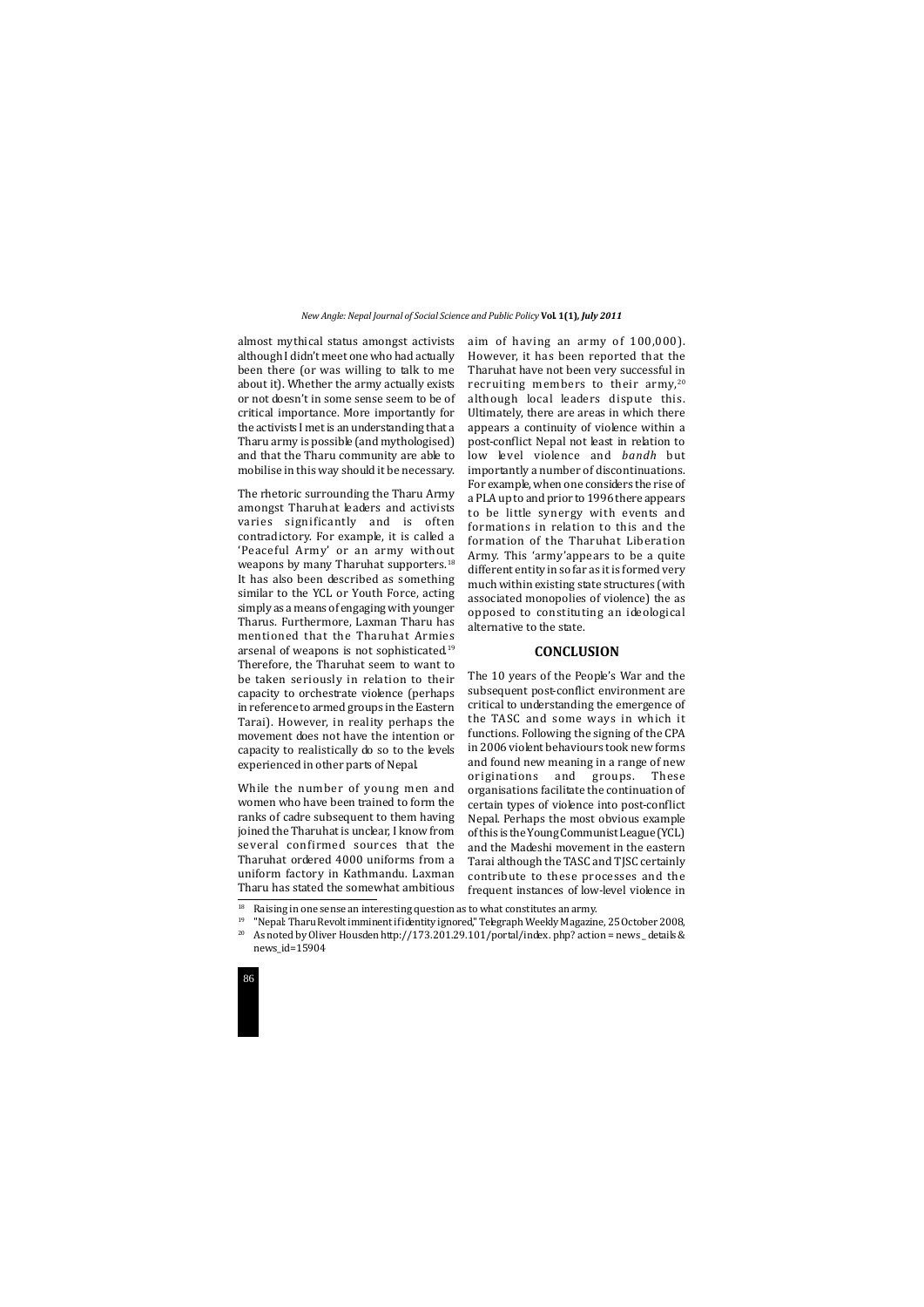Kailali. Therefore, the People's War can help to understand some of the more violent and disruptive aspects of the TASC's daily workings. Furthermore, the volatile postconflict situation in many regards helps to explain some of the specific aspects of the TASC, not least the propensity of specific kinds of often low-level violence and *bandh*.

There are a number of important synergies between the TASC and other movements in Nepal especially in relation to ideology where a certain socialist vision infiltrates many visions of autonomous states (especially within the FDNF). While the TASC also represents a number of significant differences from the other movements one currently observes in Nepal, especially in relation to the reiteration of a specifically mythologised shared history and a linked claim to a specific area of land. The TASC movement was principally established in order to ensure the creation of the Tharuhat Autonomous State. While it is unclear if and when this might happen (as of June 2011–) one has to ask what would happen if this were actually achieved. For example, some (mainly supporters of the UCPN (M) in Kailali) have asked if there were enough skilled Tharu to be able to enable the various elements of a Tharu autonomous state to functionproperly. What would the situation be for non-Tharus within an autonomous state? What would the establishment of Tharuhat Autonomous State mean for the various Tharu sub-groups such as the Kamaiya and Rana Tharu? Would it be beneficial to all Tharu or a more specific group (perhaps the current leaders of the movement)? Answers to these questions remain unclear, however if and when a Tharuhat Autonomous State is established it will be extremely interesting to see how the internal dynamics of the state develops.

The TASC has circumvented the restrictions on the establishment of ethnically orientated political parties through its membership of the FDNF. Despite not fielding candidates in the 2008 CA election, currently the TASC has one representative in the CA (Rukmini Chaudhary) under the auspices of the FDNF.21It will be interesting to see how the Tharuhat fares in Kailali and across the rest of the Tarai in the next election (whenever that might happen) when it will be able to field candidates across the proposed Tharuhat Autonomous State area. However, currently there is clearly limited local awareness of the Tharuhat and its policies and mixed support for the movement. Furthermore, the UCPN(M) has a much stronger and more comprehensive network of activists and more funding. The UCPN(M)'s vision for a federal Nepal encompasses the Tharuwan which is similar in some respects to the vision for the Tharuhat Autonomous State. This represents the most fundamental challenge to the TASC, a challenge that shows no sign of receding. Success for the TASC in terms of the mainstream political process in Nepal is perhaps improbable anytime soon and a great deal of work remains to be done by activists both nationally and locally to increase awareness and support for the movement.

While this is very much a work in progress I have tried in this paper to explore some of the areas of influence and also some of the limitations of the TASC in Kailali. It is clear that within Kailali the TASCand TJSC represent an important movement with

<sup>&</sup>lt;sup>21</sup> Although there are Tharu CA members from other parties, principally the UCPN(M)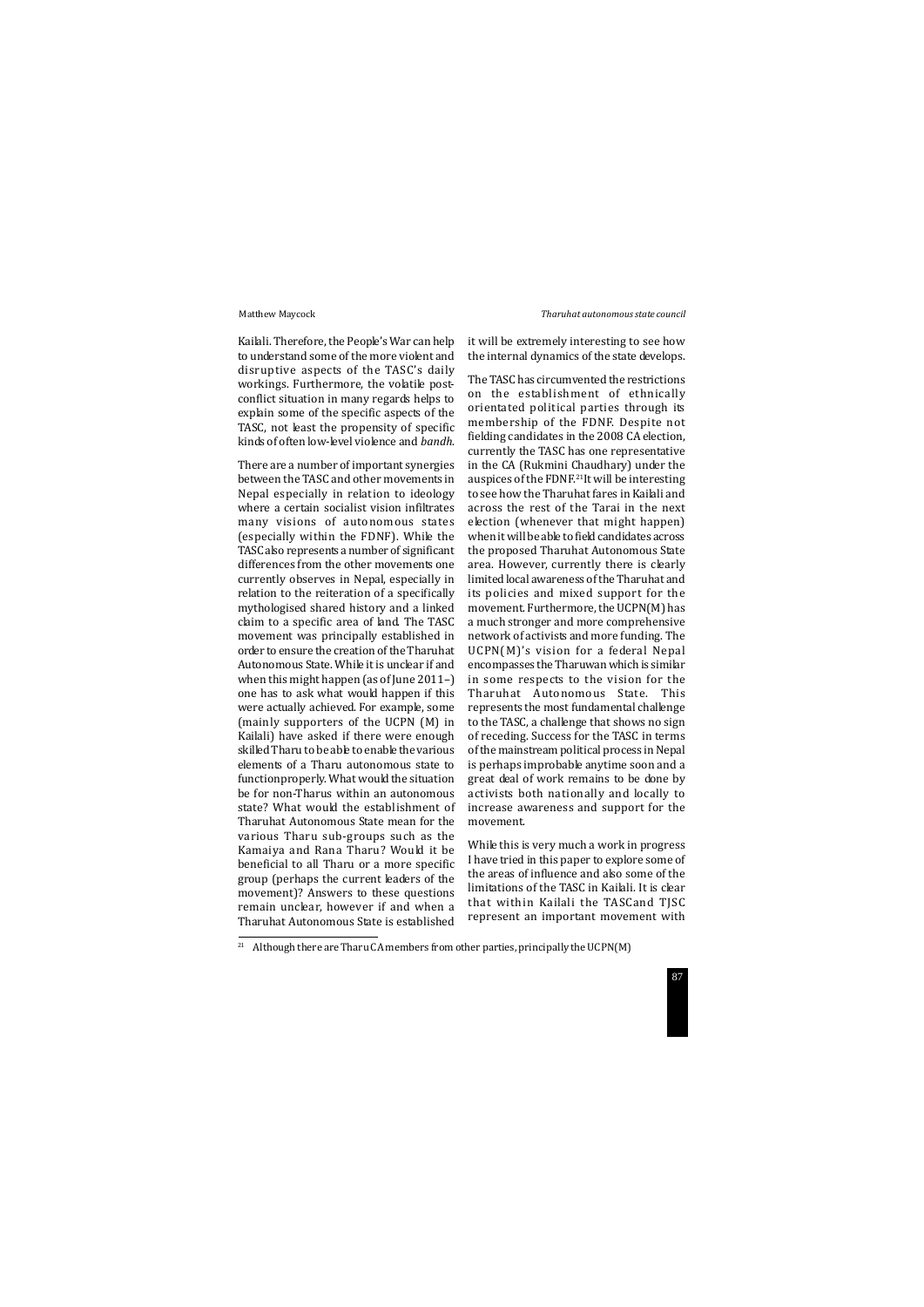

influence and support within a range of Tharu groups and villages. However, the extent to which the TASC leadership (and therefore to an extent the Tharu leaders who came before) have been successful in creating a pan-Tharu identity is very much in question. It is not uncommon to meet Tharus who show little interest in the Tharuhat, or simply do not support it. With the lack of representation of a range of Tharu sub-groups (not least the Kamaiya and Rana Tharu) these questions constitute a significant challenge to the TASC from within the diverse Tharu community. However, in my conversations with TASC leaders both in Dhangadi and Kathmandu it became clear that this is a challenge that the leaders of the movement are largely not concerned about. The leaders I met seem far more concerned with building a movement quickly, a movement with significant influence in Kathmandu and Dhangadi leading to an autonomous state. I met a number of Tharuin Kailali who told me that they viewed the movement's leaders as having in some ways'Brahmin like' tendencies.22 This was due to the predominance at senior levels in the TASCof a specific class of Tharu and their apparent lack of meaningful engagement with the broader range of Tharu sub-groups. Furthermore, there is a conspicuous lack of women in senior positions in the movement (other than perhaps Rukmini Chaudhary). This is also reflected at the district level in Dhangadhi where women are rarely actively involved in Tharuhat meetings and discussions. Therefore, one then has to question the solidity of the movement with significant potential for internal splits and fragmentation (which to an extent one can

already observe in relation the TJSC and TASC) although the TASC seem to be coping better with such challenges. Furthermore, this raises important questions about who will be the beneficiaries of the TASC policies should some of these be achieved. Would the interests of the Tharu elites that dominate leadership positions within the movement be met? Or conversely woulda successful TASC transform and improve the lives of the diverse Tharu sub-groups across the proposed Tharuhat autonomous region? Without a Tharuhat autonomous state in existence answers to such questions are quite unclear. However, there currently emerge a number of disconnections between the leadership and the wider Tharu community that if the TASCand TJSC is to generate widespread support will clearly need to be addressed.

Giselle Krauskopff in her excellent chapter exploring a quite different, earlier stage of Tharu ethnic movement (principally focusing on the Tharu Welfare Society and BASE) asks whether this movement can lead to "ethnic politicisation in a more radical and oppositional sense than so far seen" (2008: 240). As this paper indicates in some respects the TASC and TJSC do both represent a more radical and oppositional stage in a wider Tharu ethnic movement and there have considerable achievements to date for example in raising Tharu issues in Kathmandu and mobilising many (but not all) Tharu at local and regional levels. However, the extent to which the TASCand TJSC will successfully establish a politicised pan-Tharu identity, an autonomous state and ultimately lead to improvements in the lives of Tharu across Nepal currently remains unclear.

<sup>&</sup>lt;sup>22</sup> These informants meant this is a negative sense in reference to a perceived Brahmin dominance of Nepali politics.